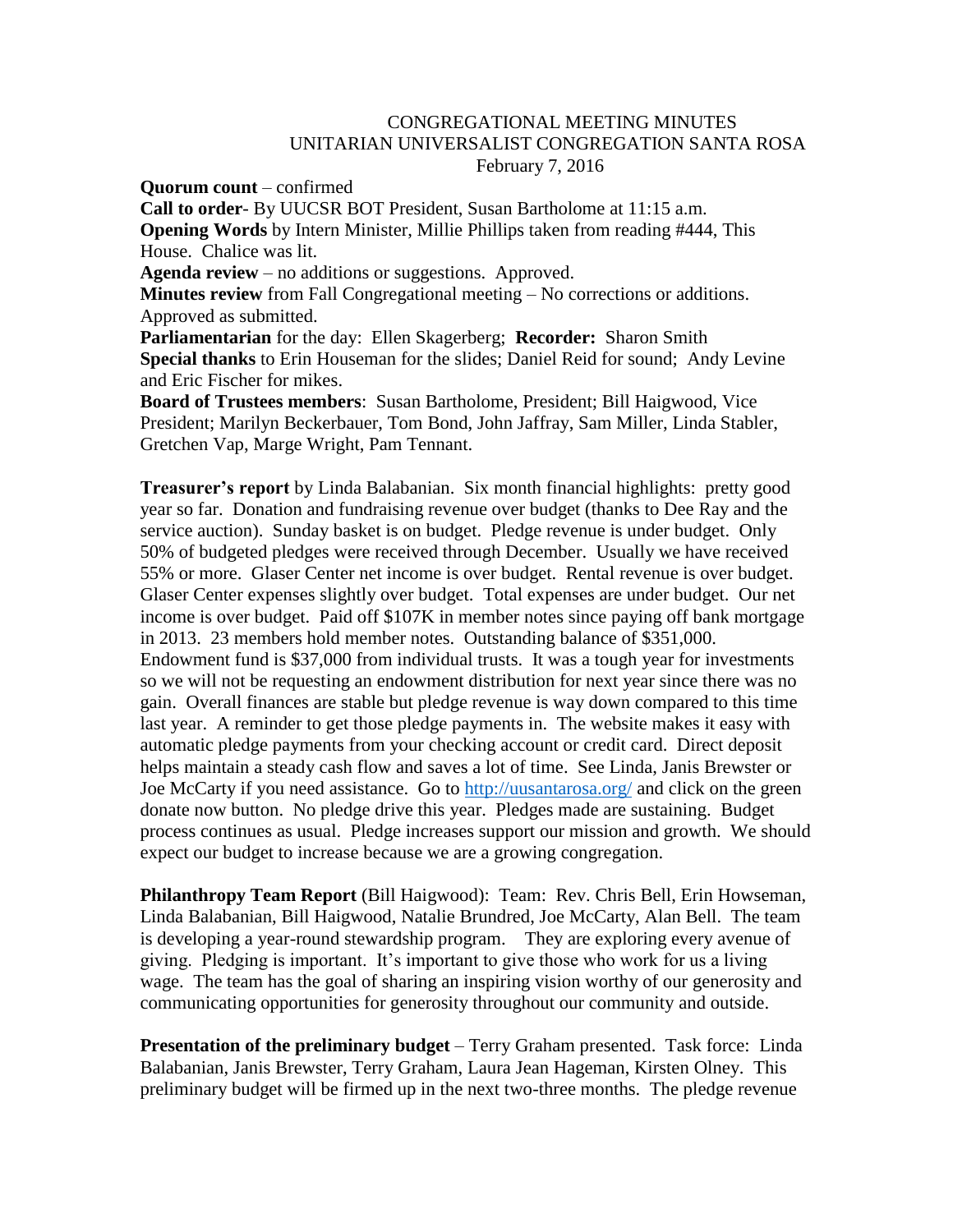is \$477K, \$54K greater than FY15/16 budget. It's 6% greater than current estimate based upon "booked" pledges. No intern grant from UUA - \$2K. Miscellaneous increased revenue +\$6K which is fundraising, donations/gifts, Sunday basket, Adult RE; Reduced long-term rental income - \$15K (545 Mendocino tenant move). Increased support expenses +\$35K; increased staff hours (PT Bookkeeper, new position: \$19.5K, 15 hrs/week; Sexton, \$2K – budget increased to actual 28 hrs/week; Choir Director, \$1K, 2 additional summer weeks; staff salary increased, \$14K, assumes max 3%; What is different: repairs and maintenance +\$3K at 545 Mendocino, miscellaneous +\$5K, fundraising, leadership development, bank for paypal, advertising, property taxes, computer expense, dues UUA/PCD +\$420/+\$203. Future considerations: Assistant Minister \$25K-\$60K; full-time intern \$20K; Business Manager; non-recurring facilities improvements: Potentially funded outside budget – solar installation, new counter/sink in women's restroom, new carpets in social hall and common areas, second floor carpets, lighting, paint.

**Nomination and Election of Members of Board of Trustees**: Linda Harlow presented. There are two nominations that have been brought forward for the BOT. The BOT is comprised of 8-12 members. With a vote to accept the two nominations there will be 9 members. These are for 2 year terms with an option of a second one. **Nominated: Natalie Brundred and Michael Randolph. Andy Levine presented a motion to elect these two individuals. Motion seconded and was passed with all in favor.**

**Nomination and Election of Delegates to District Assembly and General Assembly**: **Nominated for District Assembly: Susan "Rabbit" Williamson, Andy Levine and Sharon and Joe McCarty.** A motion was put forward to accept these nominations. **Motion passed with all in favor**. There were no nominations for the General Assembly. Heather Mutz has volunteered to do an educational session on what it means to attend the General Assembly if someone wants more information. There is a bit of scholarship money to pay registration fees, but you have to be a delegate to get this money.

## **Board Goal Group Reports:**

**Facilities Goal Group – John Jaffray presented**. The K&R Security of Petaluma proposal was approved. This will entail a video intercom for the front door, key card access system for external doors, an alarm system with motion detection and security cameras. Installation begins in the Spring.

Gretchen Vap presented the kitchen update. It's coming along nicely. Stainless steel counters and painting is all that is left to be done.

**Islamic Society:** They have given us notice to leave since they have purchased the building south of us. As a result, the BOT has set up a task force to look at this. A real estate agent who was consulted didn't think the space would be attractive to most renters. If the space can't be rented, the Glaser Center might be able to rent it. Can the congregation support the loss of this rent without a renter coming in? That's a question.